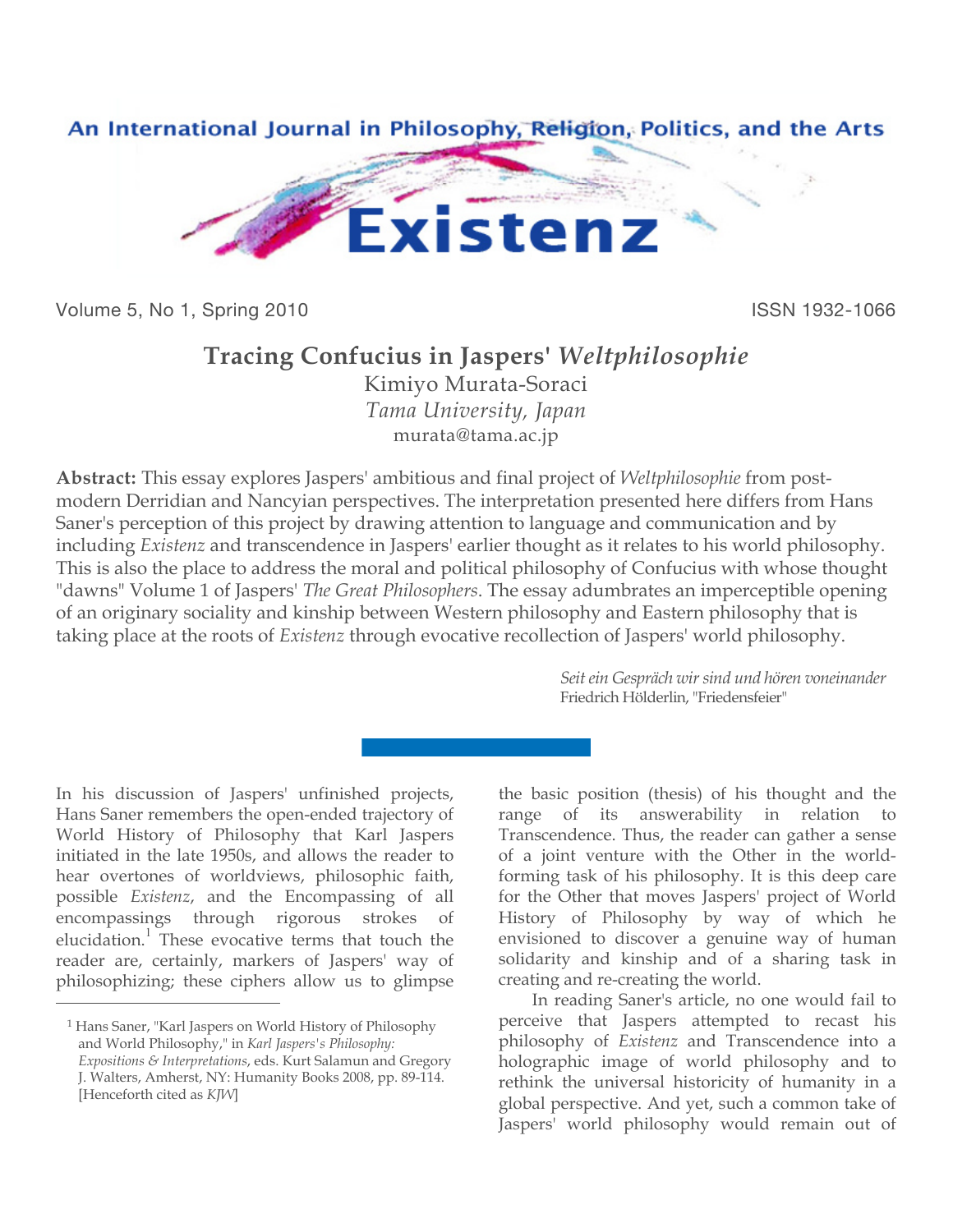touch with the driving force of his sensibility as well as the import of listening that the project entails. Let me cite from Saner's essay what Jaspers says about his world philosophy: "A global philosophy to come will have to be the space in which the specific historicity of each particular philosophizing becomes clear to itself in regard to the historicity of mankind as a whole" (*KJW* 105).

To create the space in which a free relation to Other and Transcendence keeps a dynamic tension is to realize a global space of resonance in and through which all bodies (*corporum*) of senses in ten directions of the universe come to re-bounce freely and re-sound fully in one another. Put into a context of world philosophy, it is the space to which Western and Non-Western intellectual and spiritual traditions circle (*kyklos*) back-and-forth incessantly in such a way that one can come to belong to oneself and to others in one's own light.

In the global horizons of human cultural heritages, great minds shone in their finite luminosity. The afterglow of their awakenings beams ever-strongly in the midst of our current struggle to find who we are, to form a true friendship and partnership with others, and to construct a world wherein a totality of all that is (*to pan*) gets settled rightly or justly (*dike*) in place. The great figures that Jaspers gathers from Western and Eastern traditions are not great to him in the measurement of technical answerability of their thought, for instance, in terms of a relevance of their issues and an applicability of solutions they conjectured, to the need of our times. Jaspers, as we read him, had no intention of constructing a stockpile of knowledge out of the world's intellectual treasures for a handy exchange. Rather, the greatness of these figures rests in the power (*dynamis*) of their thinking to re-move us from the threads of cultural assumptions and meanings by lifting up the grid of language and the axes of space and time and to offer us a free space of sociality wherein we can renew our ability to hear voices of others on their own terms so as to take part jointly in re-creating the world. We re-learn to truly care for the other and for freedom. In a word, for Jaspers, the extraordinariness of enlightened minds rests solely and purely in the *dynamis* of granting the occasion for an originary kinship and a homebound co-creation of the world. Here, we can perceive that Jaspers translates (*über-setzt*) Kant's stance of philosophy primarily for the defense of freedom; as Jaspers

highly extolled and revered Kant, we can say that in Jaspers' project of World Philosophy we can learn to merely philosophize with all others and occasions and learn to make us all to be responsible and worthy for the re-forming of the world of *Existenz*.

As such, Jaspers envisions the dynamic and magnetic roots of historicity which develop freely and pervade ubiquitously all modes of being and their cultivated senses. Furthermore, the space holds unlimitedly an immeasurable opening each time for a new and more integrated way of being-inthe world for his philosophic faith because the end of *Weltphilosophie* would remain always in suspense beyond the present purview of a thought's encompassing. This dimension of futurity depends utterly on how we receive and hear the traditions of the East and the West, and equally on how the great minds make room for communal gathering of all things in and through our attentive reading of bequeathed texts. The projected space of universal historicity for all lives of beings and nonbeings appears to dawn beyond the mediation of language.

Thus, it seems to us that the project of world philosophy impels Jaspers to rethink the issue of communication. In earlier years, Jaspers laid out the correlation between being and language based on *Existenz*. Four different ways to be-in-the-world (existence, intellect or consciousness as such, *Geist*, and *Existenz*) correlate with one's capacity of receiving and hearing ideas of oneself and of others; as comprehension transcends from mindless bare existence to *Existenz*, one's capacity of hearing gets amplified leading to an expansion of sensibility. At the core of *Existenz*, experience can no longer be objectified and no longer can one translate into terms of reference for self-realization. One is called to remain reticent; and yet, Jaspers has underscored that

Existenz is not everything and not for itself alone either, for its being depends on its relation to other Existenz[en] and to transcendence—the wholly Other that makes it aware of being not itself alone. $<sup>2</sup>$ </sup>

Then, at the root of one's *Existenz*, one becomes all ears to the sounding forces circulating within and beyond oneself, thus be with Others. In an existential communication, words do not disappear; rather,

<sup>2</sup> Karl Jaspers, *Philosophy, Vol. 2*, transl., E. B. Ashton, Chicago: The University of Chicago press 1970, p. 4.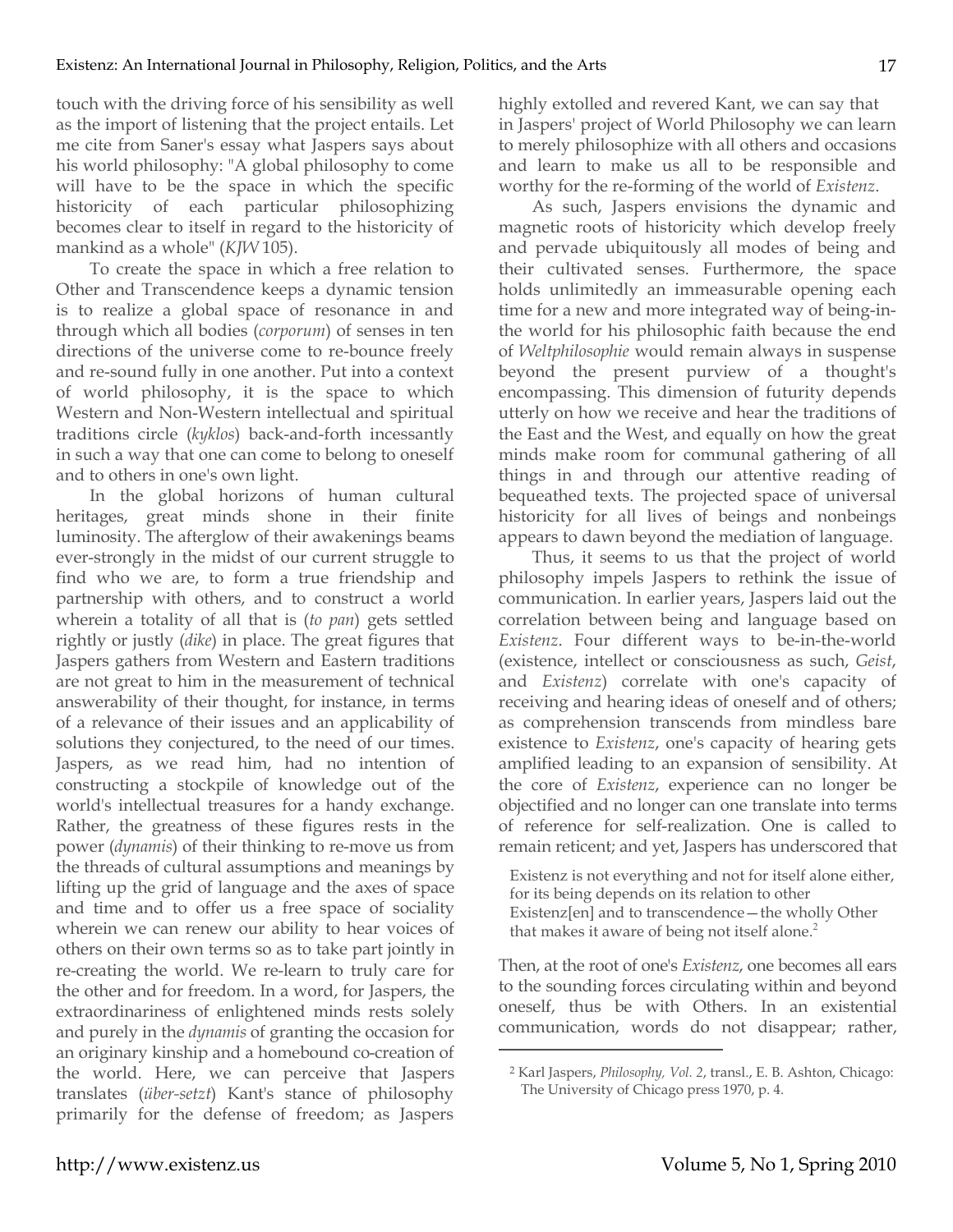words come to re-sound fully in the full force of sound which, without an interval, penetrates through words.

The borderline that separates existential communication from other three modes of living and signifying is a way of sensing (*aesthesis*) as well as a difference in the primary sense organ of sensing. In the three modes of being, one is disposed to make sense of the given by grasping perceived senses and extracting meaning out of what is said. By remaining mindless and insensitive to a transparent dimension of sound in words, one has no ear and time to the imperceptible gift of sound-ing upon which the life of a word and also the rise and fall of significations depends. Sound that is integral to the word is easily suppressed as useless and meaningless. In the mode of *Existenz*, the orientation of making sense of the world shifts from the eye to the ear—consequently traversing a horizon of significations and transcending a framework of oppositional thinking—so as to sense the force that permeates the between and to get in touch with the reality that enables any relation.

Jaspers' earlier understanding of communication suggests that sounding may be the relation that gives and binds relations and defers its self-realization infinitely in the systems of reference, while permeating the space of referrals of all kinds, since at core of *Existenz*, only sound travels from elsewhere. Hence the project of *Weltphilosophie* which attempts to gather all bodies of senses in and from the universe, and to open beyond the horizon of comprehension the space of their gathering in difference as it revolves around the issue of sounding and listening. This matter is, unfortunately, left untouched by Saner.

It is this utmost importance of listening that has guided this writer to discern a bond of solidarity between Jaspers and Confucius. In *The Great Philosophers, Vol. 1*, Jaspers places Confucius along with Socrates, Buddha, and Jesus into "the Measures of Mankind" because they explore what it means to be human. Those who lived in the axial age (800— 200 BC) contributed to the world history of philosophy by inaugurating the dawn of human *Existenz*, and they taught others how to belong to the common history of *Existenz* beyond the particular histories of meaning. I will now explore the importance of listening in Confucius' way of self-realization by highlighting his aesthetic ideal of "the unity of Heaven and man" and the Golden Rule

of deference *Shu*, in order to adumbrate the proximity in thought between Jaspers and Confucius (551—479 BC).

How to create life in the unity of Heaven and man  $( \overline{\mathcal{F}} \mathcal{A} \triangleq - \mathcal{F}^3$  occupies the heart-and-mind  $( \tilde{\mathcal{W}} )$ of Confucius. In the *Analects,* he recollects his process of realizing this end: "At fifteen I set my heart on learning, at thirty I was established. At forty I had no perplexities, at fifty I understood the decrees of Heaven, at sixty my ear was in accord, and at seventy I followed what my heart desired but did not transgress what was right" (2.4). His process of self-realization consists of three pairs of stages and culminate in the final pair an unfolding of the audient person of nonaction (*wu-wei* 無為): A person who conducts his daily life spontaneously in a complete attunement with the dictates of the Way of Heaven and those of cultural norms and customs. Confucius calls such a person the gentleman  $(2<sup>2</sup> + 1)<sup>2</sup>$ .

And yet, graceful lineaments of effortless action (*wu-wei* 無為) and alertness that the gentleman wears appear at odds with our common take of the Confucian personage as a busy and bookish public servant. The term *wu-wei* is usually understood as a Taoist or a Zen principle. Besides, Confucius himself uses it only once in the entire corpus of the *Analects* (15.5) so that we tend to miss the weight of *wu-wei* in relation to his method of humaneness (Jen  $\Box$ ).

Known to many, however, is Confucius' admiration of the ancient rulers such as Yao and Shun because they modeled themselves on Heaven (8.19). What does it mean to model oneself on Heaven? In 15.5 where a single stroke of the term *wu-wei* is inscribed, Confucius explains it by reference to Shun. Ruler Shun's unremitting (貫) commitment to yield his personal care and concerns to the "wordless Mandates (命) of Heaven" (17.17) by his listening attunement provided people with a stable root and a salutary climate for their private and communal lives to grow and flourish (12.17; 12.19; 13.6). His regime was great because of a noncoersive reciprocity between the opposite domains of Heaven and man as well as the opposite domains of the ruler and the subjects came to be

<sup>3</sup> Confucius, *The Analects,* transl. Raymond Dawson, Oxford: Oxford University Press 1993, p. 30 (8.19). Henceforth citations from *The Analects* are listed with Book and line numbers.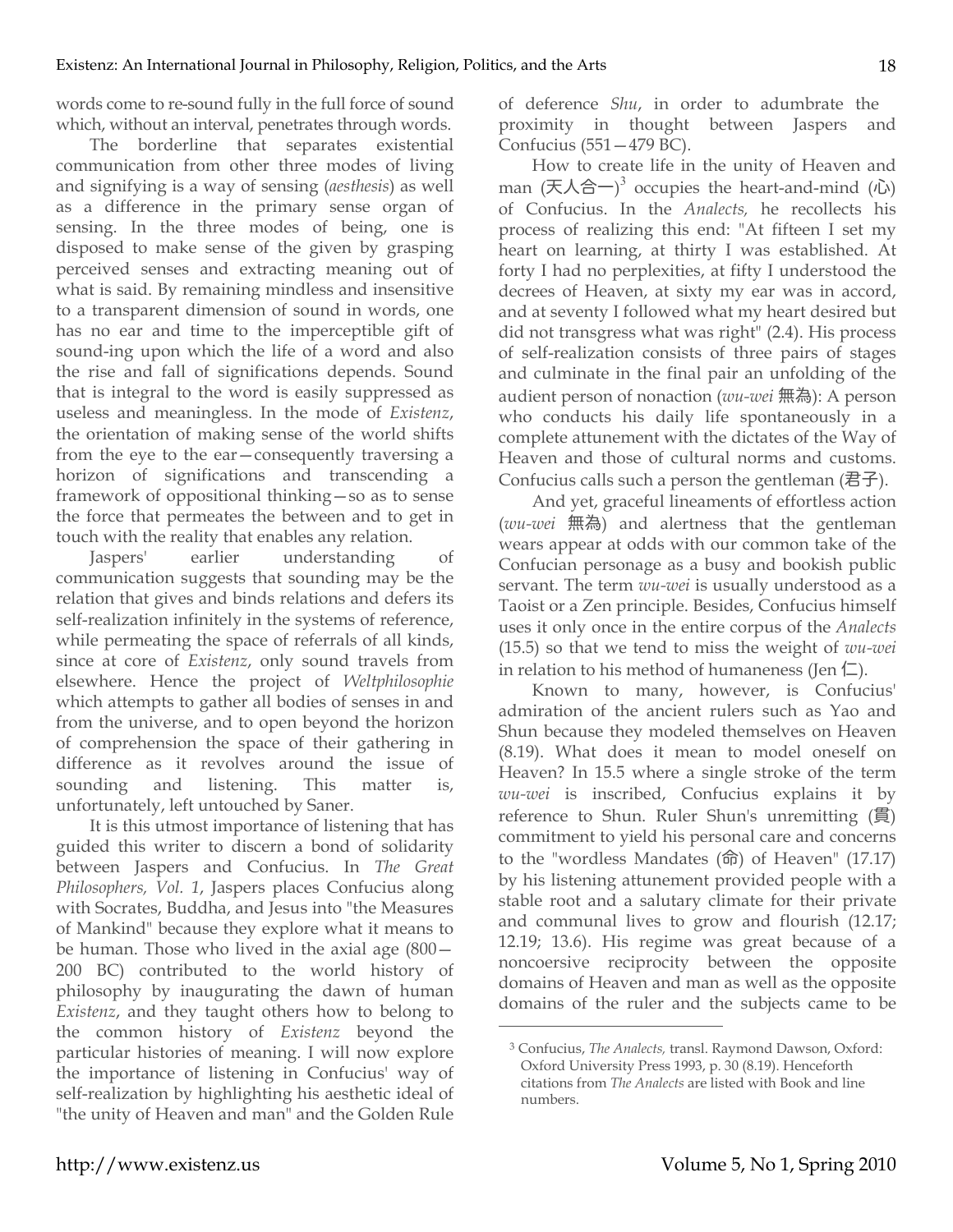attained on own accord through Shun's acculturation of hearkening to what lies beneath and beyond of the power of human agency. Moreover, Shun's greatness was that he became one with Heaven (天) in mirroring Heaven which governs the myriad creatures without a word (17.17). To wit, the ruler Shun became all ears at last.

To Confucius, Shun stood as a paragon of the virtue to which the Chinese written character for sage ( $\mathbb{E}$ ) points: To be a sovereign ( $\pm$ ) in a sense of creative discloser of meaning  $(\Xi)$ , the first position is to give one's ear (耳) to the nonperceptible possibilities embedded with one's given situation, and bring them to words or expression  $(\check{\mathbb{E}}^{\dagger})$ <sup>4</sup>. The virtuous character of Shun embodies exactly these components that constitute the wise. The absolute necessity of listening attunement for a creation of meaning indicates that meaning is not there prior to listening and it must be discovered in the listening like Jaspers' existential communication. The virtue is something given to man in his no-goal ridden hearing. The ruler Shun did not possess a virtue innately prior to the first step of listening attunement. This also suggests that Heaven, man, and things move fluidly through a finite assemblage of meaning and find their meanings only in their concrete associations with one another. No part remains fixed.

In this light, for a person to make sense of life and the world, what are most necessary are a refined ear and a basic mindset of self-deference to Heaven. If we interpret Heaven as the given set of possibilities, it is necessary for one to attend above all else to it to shape and reshape one's world in new attire. Thus, without understanding the silent decrees of Heaven, no one can become a gentleman (20.3). The relation between Heaven and man seems reciprocal and dynamic, and one starts by attentively giving an ear to the possibilities, just as the ruler Shun used to do without having in mind any determination nor anticipation throughout his life. It seems to us that the virtue of listening in a disclosure of meaning is synonymous with the virtue of deference. Also, since the comportment of listening does not mean that of understanding by

hearing (ακούω; entendre; hören) that we human beings are accustomed, $5$  the virtue of humaneness and goodness  $(\Box)$  requires a measure of nonbifurcation. The Chinese written character for number two  $(\square)$  in humaneness  $(\square)$  hints at this measure.

Confucius may very well have drawn out the ideal figure of the gentleman and the basic concepts of humaneness with no cause-oriented (i.e., *wu-wei*) reciprocity in his evocation of the ruler Shun. Thus, the ideal figure of the gentleman inherits from the paragon of virtuous creator of meaning three basic things that the gentleman holds in awe, namely, the decrees of Heaven, the great man, and the words of sages (16.8). The gentleman belongs in the lineage of active creator of meaning by appropriating the given resources to his historical situation and thus by safeguarding the cultural excellences (7.1). Through him, a stock of past meanings comes to be reassembled into a new world of relations as if a life of meanings disclosed by a cooperation of Heaven and man were let to pass without ever ceasing day or night just as the way of Heaven (9.17). The gentleman creates a mirror play of sending a kaleidoscopic world of meanings in the imitation of Heaven. These three marks of his deference distinguish him from the rest of people including the putatively wise (17.11). In Confucius' time, these three objects of awe have fallen to the things of total oblivion, disrespect, and mockery for the masses (16.8). Just like opposite facets of a mirror, the gentleman and the ordinary folks live out differently friendships (16.4) and enjoyments (16.5). The life of Confucius' fellowmen is uprooted because they have lost their capacity to listen and yield. Confucius' dialogue with his disciple Zigong shows how the master applies his "method of humaneness" in action to help Zigong reorient his life aright. By way of Zigong's problem, a probe into the virtue of deference and the heart of the Confucian harmony can be shown.

One day, Zigong asks Confucius for guidance in the light of which he could clear his life's way. The master gives him the Golden Rule: "Reciprocity perhaps? Do not inflict on others what you yourself would not wish done to you" (15.24). In what way

 $\overline{a}$ 

<sup>4</sup> David L. Hall and Roger T. Ames, *Thinking Through Confucius*, Albany, NY: SUNY Press 1987, p. 258. [Henceforth cited as *TTC*]

<sup>5</sup> Jean-Luc Nancy, *Listening*, transl. Charlotte Mandell, New York: Fordham University Press 2007, p. 69.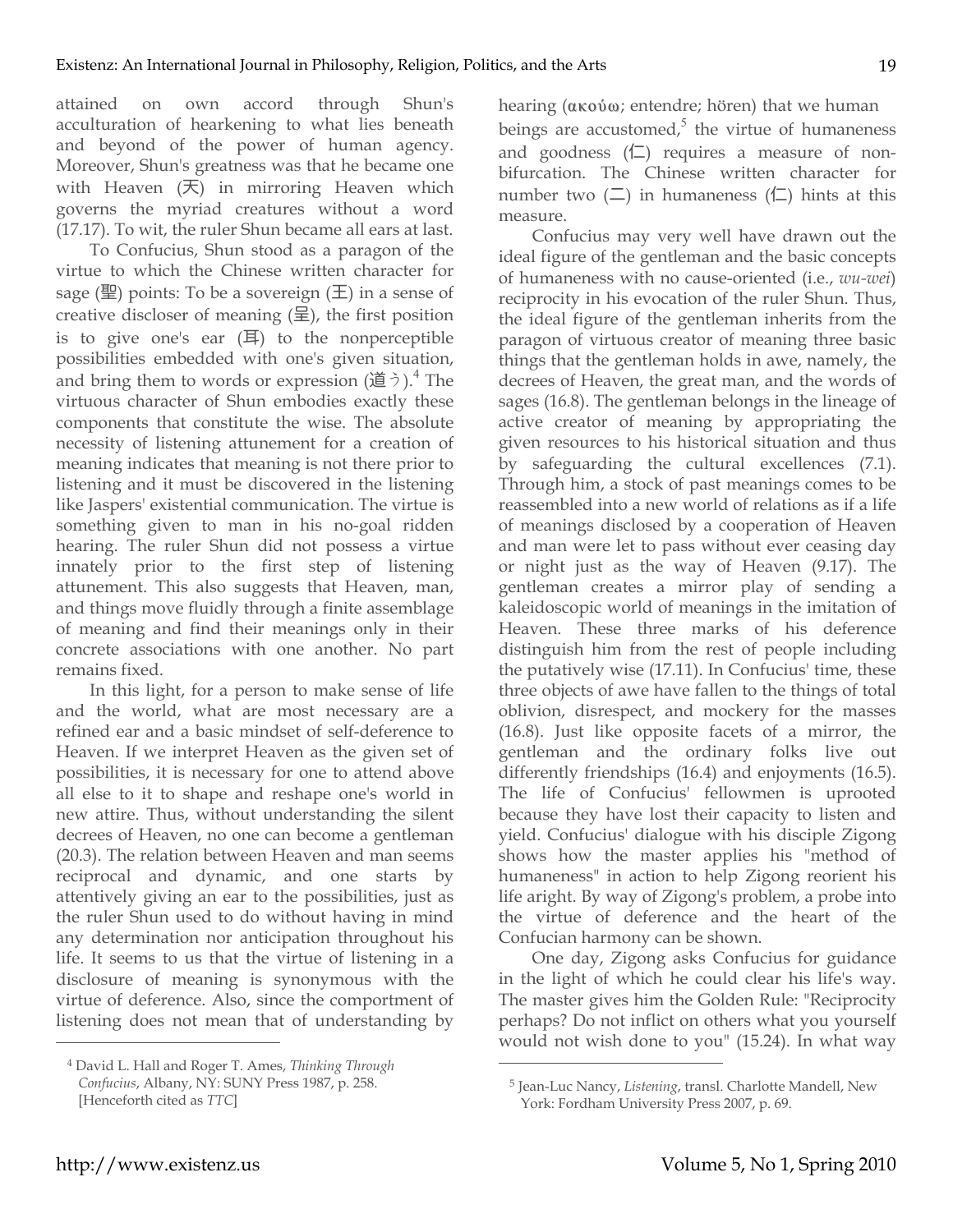has Confucius discerned the rule appropriate to his disciple's situation? Despite his earnest desire to become a gentleman, Zigong's creativity is fixated in his literal understanding of a virtue of loyalty and dutifulness (忠). He knows extensively about social rituals (礼) and duties. Without paying heed to a specific living context, he expects others of blind conformism to the social standards of what is right just as the way he conducts his life. His obsequious compliance with the established social norms and normalcy has gotten to a point of pettiness. He often receives depreciatory remarks from his master (5.4; 14.29). When Zigong asked Confucius about what sort of person the gentleman would be, the master replied: "He puts his sayings into action before adopting them as guidelines" (2.13). Zigong abides in a stark opposite of the exemplary figure, and he is facing unbeknownst to himself a danger of making himself a counterfeit of the gentleman. Out of goodness (*Jen*), Confucius gives him the Golden Rule.<sup>6</sup>

By examining the concept of goodness it becomes clear that to a single thread of the golden rule are attached the twosome virtues of loyalty (忠) and deference (shu).<sup>7</sup> Since the Chinese written character for thread (貫) denotes a standard measurement for weight, we can say that in Zigong's case the relation between the two virtues is out of balance. An excessive weight of the former suspends the latter totally up in an air. And yet, the heavier saucer of loyalty is equally proven to be light because it has lost its weight of meaning and creative force by Zigong's total disregard of deference or listening. Thus, Zigong is summoned by the master to release his normal grasp of loyalty and unconditionally "seek in himself" (15.21) to find a missing connection between the virtues of loyalty and deference. How can he weigh the connection between them?

Since Zigong is called to attend to the unknown other of the virtue of loyalty in order that his sense of the latter becomes authenticated, the virtue of deference seems more withdrawn than that of loyalty; so that, weighing them in the scales of equilibrium by placing the twosome side by side seems inappropriate. Let us remind Zigong of his master's view of holding things in balance. Confucius says: "Only if refinement and substance are properly blended does one become a gentleman" (6.18). Taking the hint of blending, the pair of virtues can be resituated from a horizontal to a transcendental direction. The meaning of "thread" can be shifted from a measurement for weight to a sense of "thorough penetration" as the character (貫) suggests. In this manner, the relation from a parallel setting of duality can be reset to a doubling and recoiling so as to plunge into the heart of humaneness  $(\sqsubset)$ .

The hidden fold of loyalty is the virtue of deference. The Chinese written character for deference (shu) is composed of 如 which means "likeness" (also "thus" or "as") and 心 which means "mind-and-heart." The weight of the former rests on the latter, just as the weight of loyalty is supported by deference. The twosome weights recoil onto the cardinal virtue humaneness. The virtue of *Jen* is like gravity; it weighs and blends totally with the virtues of loyalty and deference.<sup>8</sup> We are now tracing the essential constitution of being a human  $(\lambda)$  by tracing the dense composition of humaneness  $(\square)$ .

According to Confucius, the core of being is like the door (6.17) for a way to Heaven through which all sorts of things arise-and-pass on their own accords (17.17; 9.17). A recurring rhythm of scansion and cadence along with all sorts of murmuring and humming tunes from elsewhere vibrates as a door (*TGT* 75n3). The heart of humaneness looks like an immeasurable echo chamber. As the character for deference can be read as the likeness  $(\mathcal{X})$  of the heart  $(\tilde{U})$  of humaneness, one's vigilant attendance before the vault of Heaven and hearkening to the self-showing voices of myriad creatures enables one

 $\overline{a}$ 

<sup>6</sup> In 6.30, Confucius says to Zigong, "now the humane man, wishing himself to be established, sees that others are established, and wishing himself to be successful, sees that others are successful. To be able to take one's own familiar feelings as a guide may definitely be called the method of humaneness."

<sup>7</sup> The Master said: "Can by one single thread my Way be bound together?" Master Zeng said, "Yes." When the Master went out the disciples asked, "What did he mean?" Master Zeng said, "Our Master's Way simply consists of loyalty and reciprocity" (4.15).

<sup>8</sup> Jean-Luc Nancy, *The Gravity of Thought,* transl. F. Raffoul and G. Recco, Amherst, NY: Humanity Books 1997, p. 3. I am indebted to Nancy for my interpretation of the reciprocity in the Confucian Golden Rule in this essay. [Henceforth cited as *TGT*]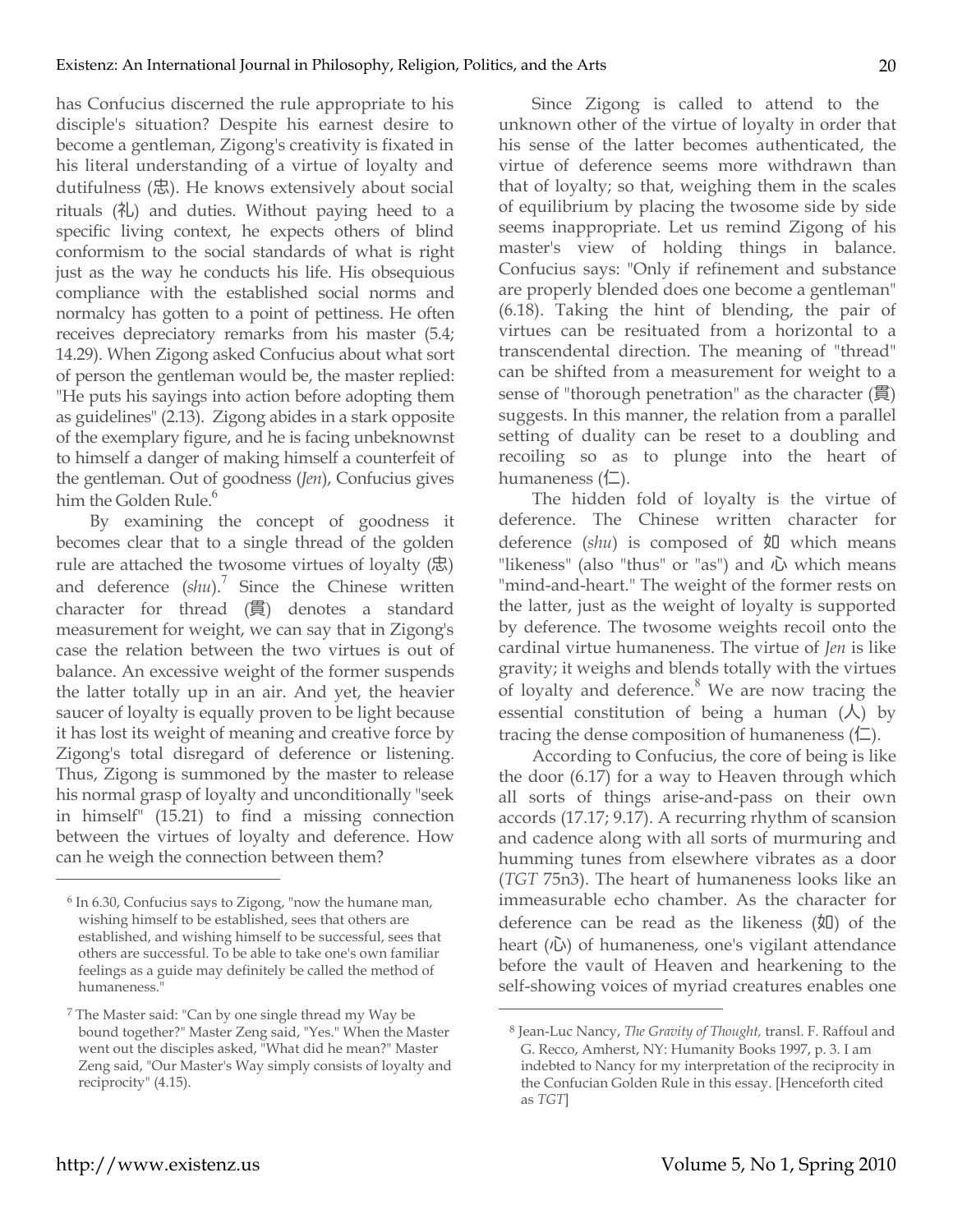to be in touch directly with things themselves. It allows one to sense things in sole reference to themselves  $(-2\text{I})$  and receive  $(2\text{I})$  from beings themselves a true power for one's creative act of letting appear. One is able to say  $(\check{\boxplus} \; \dot{\ni})$  at all only in corresponding to the given voices of myriad things in their wake of coming to presence, namely, the Way of Heaven (天道).

Disclosing things in their own light and developing one's becoming a humane person are bound simultaneously to one another like a single thread (貫). All beings are gathered inseparably to be there in the world in and out of each other's fold. Echoing Jaspers' account of the space of universal historicity of humanity, one can say that a meaning of human being receives its determination only in this co-exposure. The Confucian sense of humanity is not determined on the basis of commonality among human beings. I submit that he virtue of humaneness is the synonym of the Way of Heaven. From this viewpoint, the Way of Heaven stands for the primordial co-belonging of all sorts of things at the root occurrence of life. The governing method of the co-belonging defers a moment of self-identity, equally, to all sorts of beings because the unique singularity of each being is found only in a common crossing of "being-with- and-in-one another." To put it another way, a thoroughly (貫) and intrinsically interrelational community of the many has a built-in inclination to resist and to protect others from a form of totalization. And this power of resistance is the shared voices of being (i.e., 無為). Herein lies the Golden Rule of reciprocity. A unified voice of freedom for all resonates from all at the heart of Jen  $(1)$ .

Thus, one's comportment of deference is first of all a response to one another's being and freedom in lending an ear vigilantly and reticently. Concomitantly, one's loyalty and dutifulness is first of all a silent pledge of acknowledging unaccountable others, and receives a seal of affirmation and witnessing from myriad others. Contrariwise to Zigong's presupposition, there is no prefabricated meaning of loyalty. It receives its power from others. In this light, we can say that only by co-belonging to the nonpersonal generations of myriad lives will the singularities of loyalty and deference become one in their own terms but also reciprocally with the other. The tension between one and the other is kept and yet blended in the sameness just as the re-sounding of words in sound in Jaspers' existential communication and the projected space of a universal historicity of humanity in the context of his world philosophy. The virtue of goodness stands for the relation of reciprocity among the copresence of myriad things in their own accord—just like the awesome force of self-deferring and differing sound enables one to relate to oneself and others by providing a space for such reference, also the Confucian virtue of goodness shares the same stroke of self-postponement. Both bear in common a simultaneous absolutely weighty and absolutely light character (ethos) in letting being be. Both *Existenz* and goodness share an infinite quality.

So then, in the kernel of humaneness, there springs an awesome generosity solely for the sake of the other by virtue of infinite self-deference. There is a spontaneous relay of the generous letting among three virtues. The mirror play between goodness, deference, and loyalty recoils upward magnetically as they give way to co-existing that yields a circular figure by letting being be. As each virtue receives from the other indeterminate bodies of figures, each virtue yields ecstatically in and out of itself a power of letting things come to light; thus, each makes in and of oneself a copy of the model-letting be-ing be- . Each virtue does not make itself fit into a model by reference to the model which stands over against it. Thus, this mirror play is essentially different from the accustomed pattern of Platonic *mimesis*. Reciprocity between three virtues in terms of the letting is repeated in sole reference to themselves. A magnet that gathers three circles' generous letting into a one ring  $(-\frac{1}{2})$  re-members an inaudible sound of ecstasy blending joy and mourning. Owing to their reciprocal mirror-play, things take their places in their natural light holding intact their inoperable dimension of life.

To conclude, the reciprocity between virtues is based on sameness; thus, the sense of reciprocity envisioned by Confucius overflows a common understanding of reciprocity as a mutually profitable exchange of give and take between equals. A circle of equals is usually determined by the yardstick of likeness, of me, or of my kind. Our everyday sensibility for one another rests on a common rule of identity. As we have shown, the Confucian rule of reciprocity surpasses the used-up benchmarks of likeness and kindred for ordering things and making interpersonal relations. In my